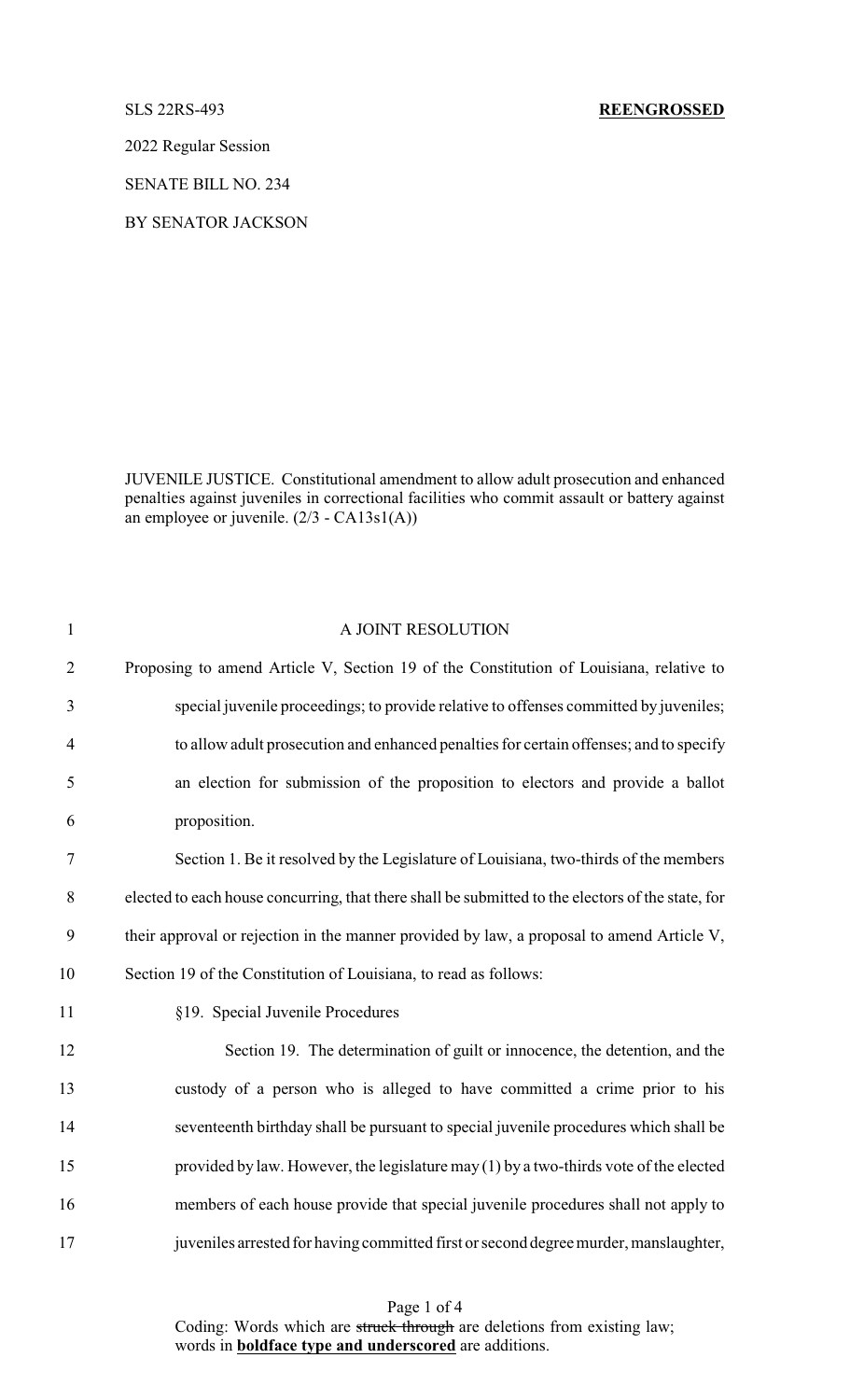| $\mathbf{1}$   | aggravated rape, armed robbery, aggravated burglary, aggravated kidnapping,              |
|----------------|------------------------------------------------------------------------------------------|
| $\overline{2}$ | attempted first degree murder, attempted second degree murder, forcible rape, simple     |
| 3              | rape, second degree kidnapping, aggravated battery committed upon a                      |
| 4              | correctional facility employee, aggravated second degree battery committed               |
| 5              | upon a correctional facility employee, second degree battery committed upon              |
| 6              | a correctional facility employee, simple battery committed upon a correctional           |
| $\tau$         | facility employee, battery of a correctional facility employee, aggravated battery       |
| 8              | committed upon a juvenile detained in a correctional facility, aggravated second         |
| 9              | degree battery committed upon a juvenile detained in a correctional facility,            |
| 10             | second degree battery committed upon a juvenile detained in a correctional               |
| 11             | facility, simple battery committed upon a juvenile detained in a correctional            |
| 12             | facility, aggravated escape, simple escape when the juvenile has caused damage           |
| 13             | to the facility which amounts to a value exceeding one thousand dollars, a second        |
| 14             | or subsequent aggravated battery, a second or subsequent aggravated burglary, a          |
| 15             | second or subsequent offense of burglary of an inhabited dwelling, or a second or        |
| 16             | subsequent felony-grade violation of Part X or X-B of Chapter 4 of Title 40 of the       |
| 17             | Louisiana Revised Statutes of 1950, involving the manufacture, distribution, or          |
| 18             | possession with intent to distribute controlled dangerous substances, and (2) by         |
| 19             | two-thirds vote of the elected members of each house lower the maximum ages of           |
| 20             | persons to whom juvenile procedures shall apply, and (3) by two-thirds vote of the       |
| 21             | elected members of each house establish a procedure by which the court of original       |
| 22             | jurisdiction may waive special juvenile procedures in order that adult procedures        |
| 23             | shall apply in individual cases. The legislature, by a majority of the elected members   |
| 24             | of each house, shall make special provisions for detention and custody of juveniles      |
| 25             | who are subject to the jurisdiction of the district court pending determination of guilt |
| 26             | or innocence.                                                                            |
| 27             | Section 2. Be it further resolved that this proposed amendment shall be submitted        |
| 28             | to the electors of the state of Louisiana at the statewide election to be held on        |

November 8, 2022.

Page 2 of 4 Coding: Words which are struck through are deletions from existing law; words in **boldface type and underscored** are additions.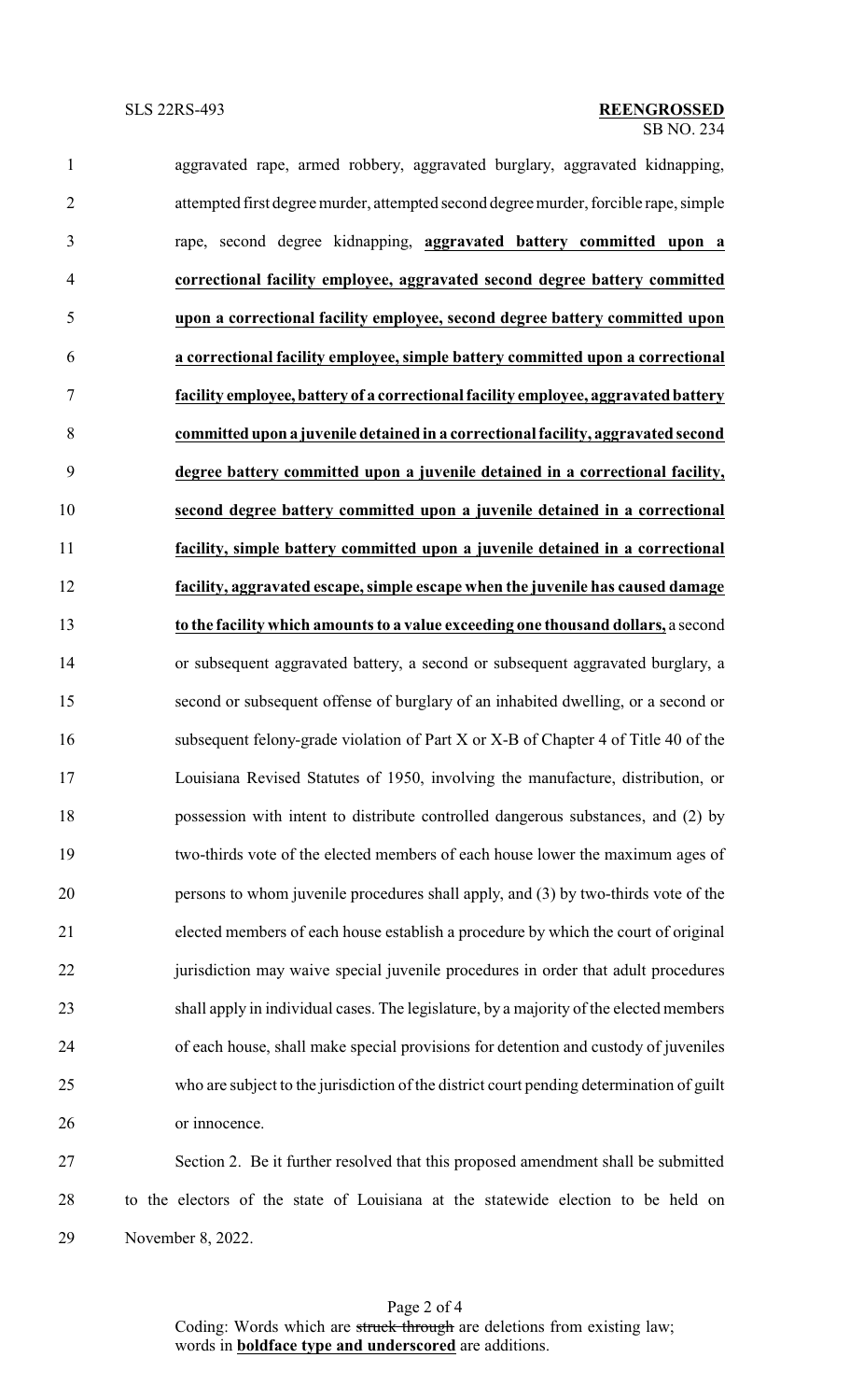Section 3. Be it further resolved that on the official ballot to be used at said election there shall be printed a proposition, upon which the electors of the state shall be permitted to vote YES or NO, to amend the Constitution of Louisiana, which proposition shall read as 4 follows:

| 5      | Do you support an amendment to add the crimes of aggravated battery            |
|--------|--------------------------------------------------------------------------------|
| 6      | committed upon a correctional facility employee, aggravated second degree      |
| $\tau$ | battery committed upon a correctional facility employee, second degree         |
| 8      | battery committed upon a correctional facility employee, simple battery        |
| 9      | committed upon a correctional facility employee, battery of a correctional     |
| 10     | facility employee, aggravated battery committed upon a juvenile detained in    |
| 11     | a correctional facility, aggravated second degree battery committed upon a     |
| 12     | juvenile detained in a correctional facility, second degree battery committed  |
| 13     | upon a juvenile detained in a correctional facility, simple battery committed  |
| 14     | upon a juvenile detained in a correctional facility, aggravated escape, simple |
| 15     | escape when the juvenile has caused damage to the facility which amounts       |
| 16     | to a value exceeding one thousand dollars to the list of crimes to which       |
| 17     | special juvenile procedures shall not apply?                                   |
| 18     | (Amends Const. Article V, Section 19)                                          |

The original instrument was prepared by Whitney Kauffeld. The following digest, which does not constitute a part of the legislative instrument, was prepared by Jacob Wilson.

| ngrossod |  |
|----------|--|

DIGEST SB 234 Reengrossed 2022 Regular Session Jackson

Present constitution allows for the determination of guilt or innocence, the detention, and the custody of a juvenile pursuant to special juvenile procedures, except where the legislature has by two-thirds vote indicated certain crimes do not require special juvenile procedures.

Proposed constitutional amendment retains present constitution and adds the crimes of aggravated battery, aggravated second degree battery, second degree battery, and simple battery, when committed against a correctional facility employee or a juvenile detained in a correctional facility, battery of a correctional facility employee, aggravated escape, and simple escape when the juvenile has caused damage to the facility exceeding \$1,000 to the list of offenses to which special juvenile procedures need not apply.

Specifies submission of the amendment to the voters at the statewide election to be held on 11/8/22.

Page 3 of 4 Coding: Words which are struck through are deletions from existing law; words in **boldface type and underscored** are additions.